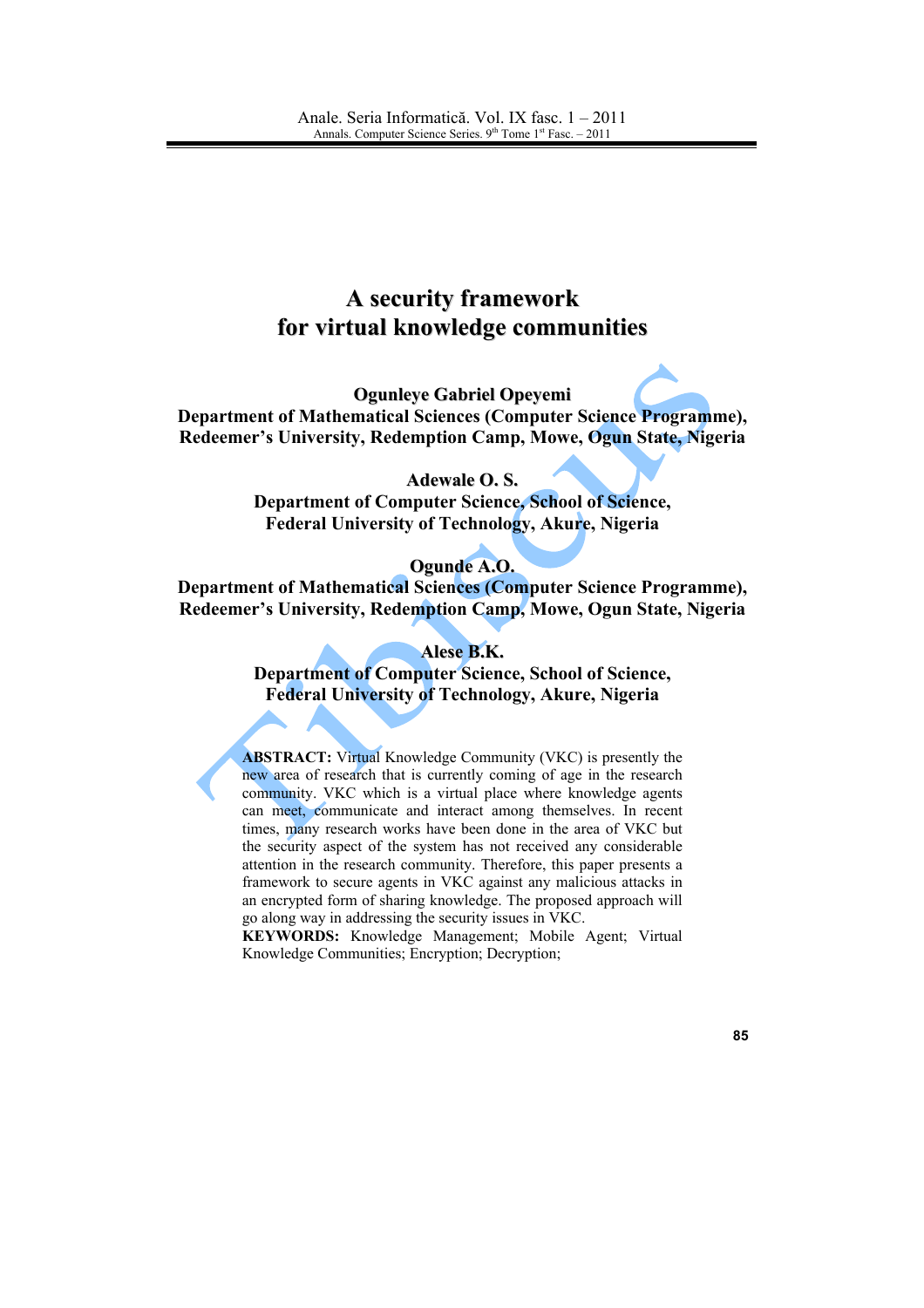#### **Introduction**

A virtual community can be defined as a set of people sharing interests and making use of electronic forms of communication for exchanges. Virtual knowledge community is a virtual place where agents can meet, communicate and interact among themselves [PJ09]. Virtual knowledge communities are made up of community of communities, Agents and community. Securing knowledge management is an important issue, because an organization's knowledge can be easy to view, steal, manipulate and delete [MC04]. However, there is no consensus on how multi-agent systems can be used to deal with security considerations in KM. Traditionally, multi-agent systems are developed without security considerations in mind, by focusing on the coordination of agents which are typically assumed to be cooperative. We assume that it is feasible for agents to encrypt and decrypt knowledge with arbitrary keys during the sharing of knowledge in VKC. Encryption is the conversion of data into a form, called a ciphertext, that cannot be easily understood by unauthorized people. Decryption is the process of converting encrypted data back into its original form, so it can be understood. A lot of research works had been done proposing different schemes and algorithms on knowledge sharing and management in virtual knowledge communities [BM02]. The researchers had not really considered the possibility of securing the knowledge among the communicating agents. Therefore this work will focus on sharing knowledge among the participating agents in an encrypted format. While the knowledge communities domain might seem exciting and promising, measures of trust and security must be applied to each agent to establish a secure connection for securing knowledge in such a distributed environment. Knowledge to encrypt and decrypt material efficiently with arbitrary keys, and that these keys are not readily discoverable by exhaustive search or crypt-analysis. We assume that an intruder can interpose a knowledge communities in all communication paths, and thus can alter or copy parts of knowledge, or emit false material. Securing communication in physically vulnerable networks depends upon encryption of materials passed between machines [RMS78]. Our proposed system should be regarded as examples that expose the security issues in knowledge sharing communities rather than as fully engineered solutions to the overall security problems of a particular application. The paper is organized as follows. In section 1, knowledge management, mobile agents, Virtual Knowledge communities, Cryptography are reviewed. Section 2 presents our proposed system based on encrypted form of securing and exchanging knowledge in VKCs and conclusion is drawn in section 3.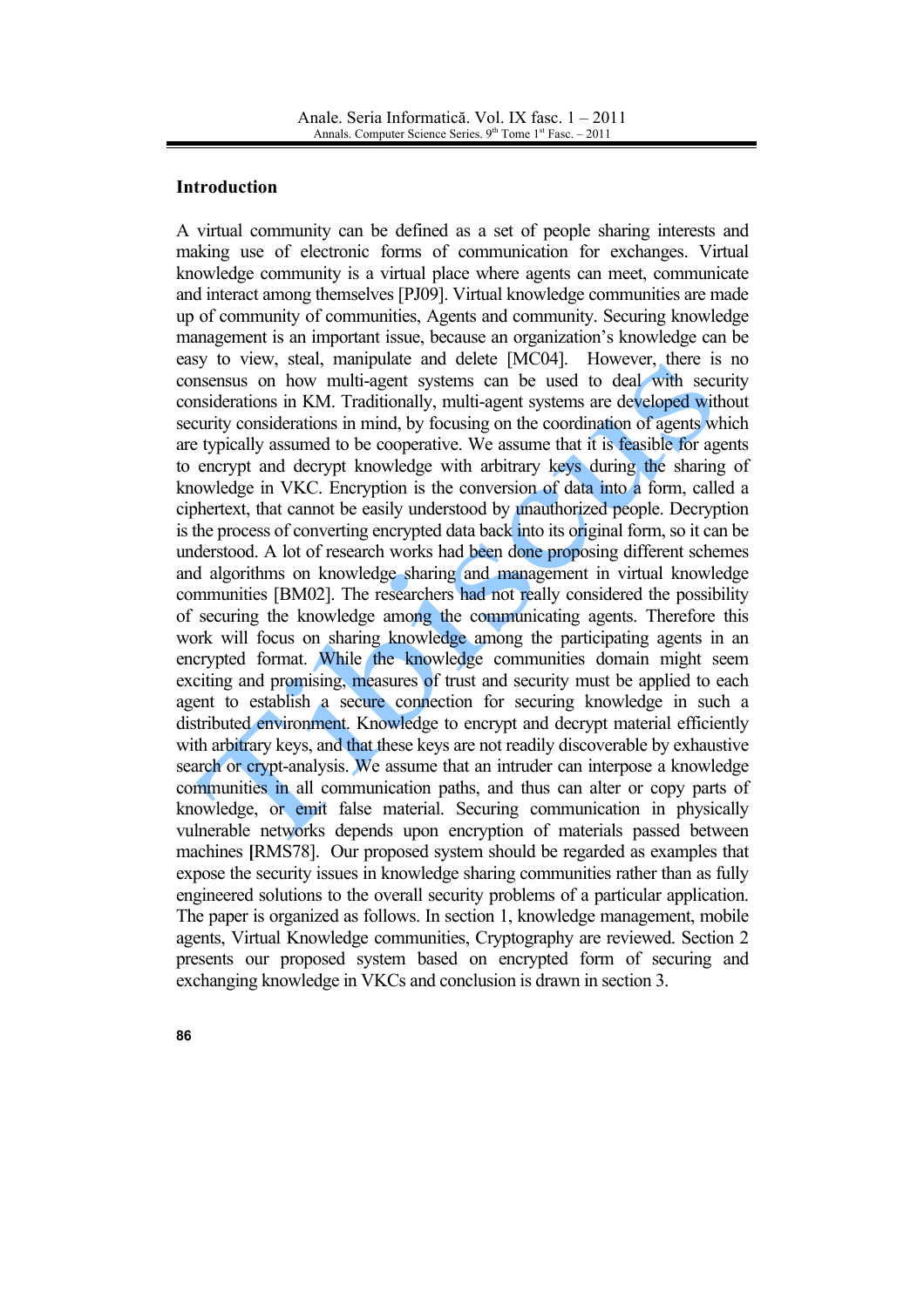## 1. Review of Related Literature

## 1.1. Knowledge Management

Knowledge is now recognized as the driver of productivity and economic growth, leading to a new focus on the role of information, technology and learning  $in$ economic performance [OEC96]. **KM** (Knowledge) Management) in its broadest sense is a conceptual framework that encompasses all activities and perspectives required to gain an overview of, deal with, and benefit from the corporation's knowledge assets and their conditions. It pinpoints and prioritizes those knowledge areas that require management attention. It identifies the salient alternatives and suggests methods for managing them, and conducts activities required to achieve desired results [Wii93]. The initiation and spread of the internet has taken the information age to a new level of complexity. The information society now has so much information at its disposal that it is more important than ever to find effective techniques for managing the optimal distribution of this information, such that individuals are not overwhelmed with meaningless data. The objectives of knowledge management are well known; to improve the reuse of the knowledge within the processes of a system, by reducing the distance between tasks and generalized knowledge bases, and increasing accessibility to resources. In recent years many organizations have adopted knowledge management techniques that focus on building large, expensive, centralized knowledge management systems based on the standardization of the syntactical and semantic representations of all of the knowledge in the organization.



Figure 1: Knowledge management model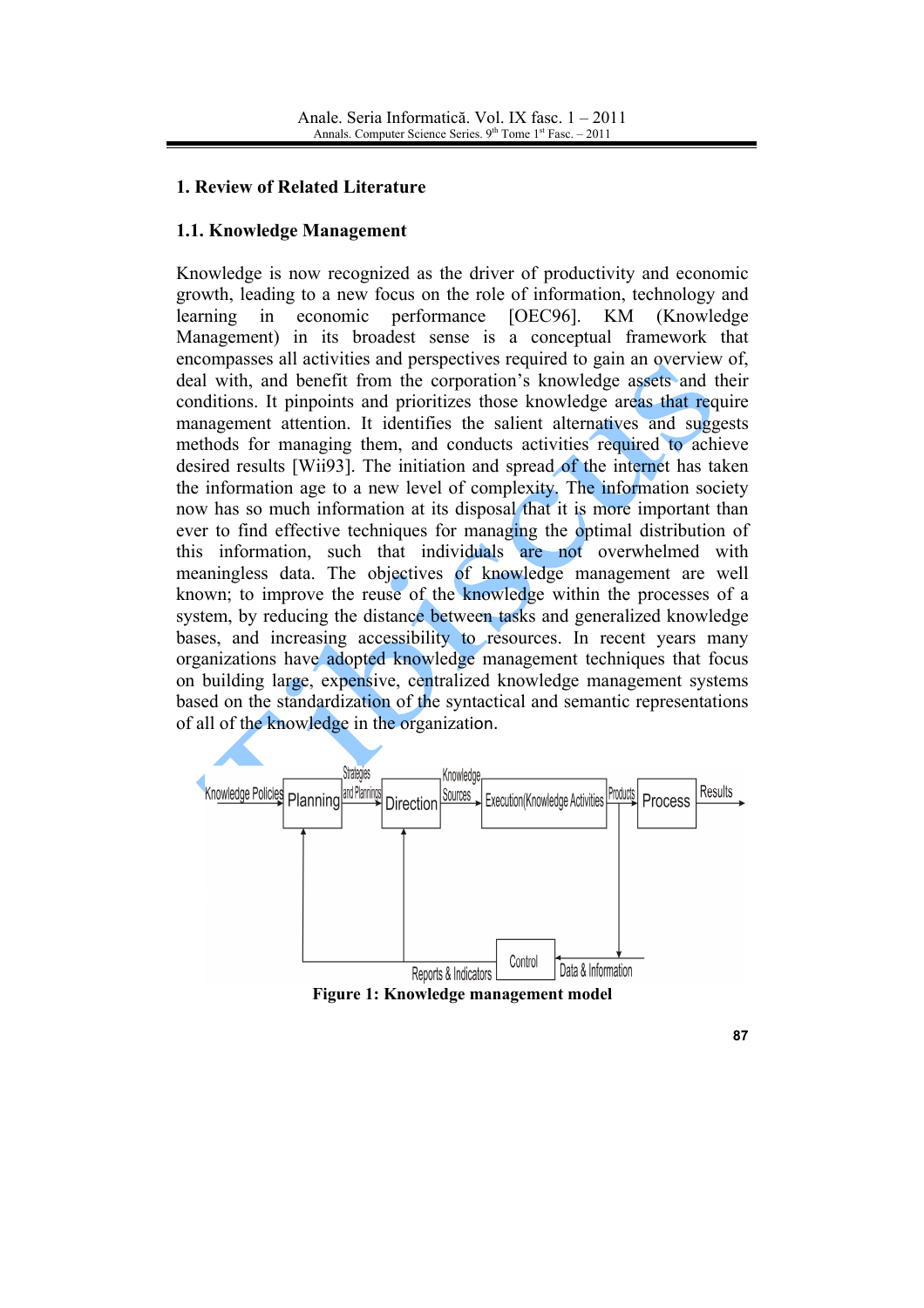#### 1.2. Mobile Agents

A mobile agent is a software program that can migrate or move from one host to another in a heterogeneous network [HC07]. They are called travelling agents, because these programs can shuttle their being, code and state among resources.

Mobile agents are network nomads that function as personal representative, working autonomously through networks. They are able to visit network nodes directly using available computing power and are not limited by platform. The technology has become another approach for the design and implementation of distributed systems to the traditional Client/Server architecture.

Mobile agents can travel from one system to another during their execution and communicate amongst one another, clone, merge and coordinate their computations. Mobile agents are autonomous agents in the sense that they control their relocation behavior in pursuit of the goals with which they are tasked [MHS00]. Possible applications of mobile agents include network management, information retrieval, distributed simulation, electronic commerce and mobile computing [ZZ00].

## **1.3. Virtual Knowledge Communities**

Virtual communities are becoming increasingly popular, particularly on the Internet, as a means for like-minded individuals to meet other individuals they can learn to trust and to share and gain access quickly and efficiently to the information they are mostly interested in. The concept of a community of practice or a community of interest can be supported in a virtual community in order to bring the appropriate parties together and to share their knowledge [PJ09]. The advantage of this is that the members of a community centered on one specific topic or practice will only be presented with knowledge from domains they are, or at least are relatively likely to be, interested in. This knowledge needs not be something they have specifically asked/searched for.

Many virtual communities applications already exist on the Internet. Some are using agents in various forms as part of the back office system. [PJ09] proposed an approach that extends the abstraction of an agent, such that it acts within the system, searching for or delivering knowledge within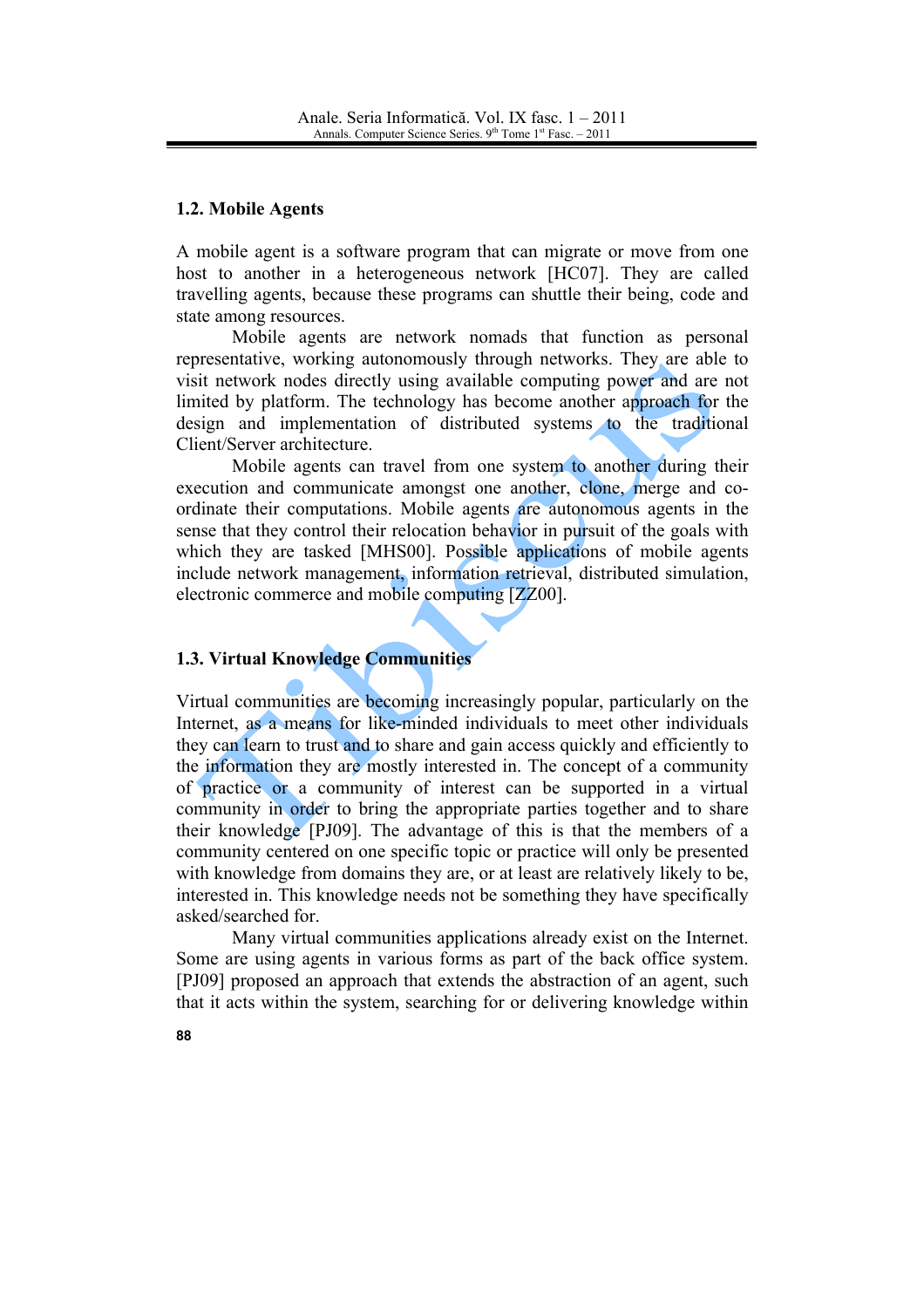other agents and through communities. With such a model, agents can choose to join, leave, create and destroy a community, they can ask for information and send information to the community, and they can be member of several communities simultaneously. Virtual Knowledge Community (VKC) was called the virtual place where agents can meet, communicate and interact among themselves. Basically, a VKC is centered on a topic, corresponding to a domain of interest for which the interested agents have joined this community. This notion allows an increased availability of data and knowledge within the various communities.

A community consists of a domain of interest (a knowledge cluster), a leader (an agent), a policy and an unspecified number of member agents. Also [FER97] gives the following definition for a multi-agent system: "a system composed of a population of autonomous agents which cooperate with each other to reach common objectives, while simultaneously each agent pursues individual objectives." We can thus see a Multi-Agent System as a system in which autonomous agents can communicate, exchange their individual knowledge and cooperate in order to solve complex problems and to achieve collective or individual goals [HS99]. This is the natural and most general available model for an agent-based knowledge sharing system.

Hence, knowledge sharing is now a common practice on the internet today and if not properly secured especially when the agents and communities increased, agents will be pruned to attack in the process of sharing or exchanging resources.

## 1.4. Cryptographic mechanisms

Cryptography is used in security fields. The concept of using has a long history. One of the earliest cryptographic systems, Julius Caesar sent military messages to his generals [Par02]. The cryptography mechanisms are used to make secure communication among different parts. It has many concepts:

*Encryption:* This process converts a message from readable to be unreadable by using a key. The key is a numerical value used by the encryption process to change the information.

*Decryption:* This is opposite to the encryption process. It converts the encrypted message to its origin by using the same key or another key (depend on the mechanism). Algorithm: The well-defined set of roles that are used to encrypt and decrypt the message. It is represented in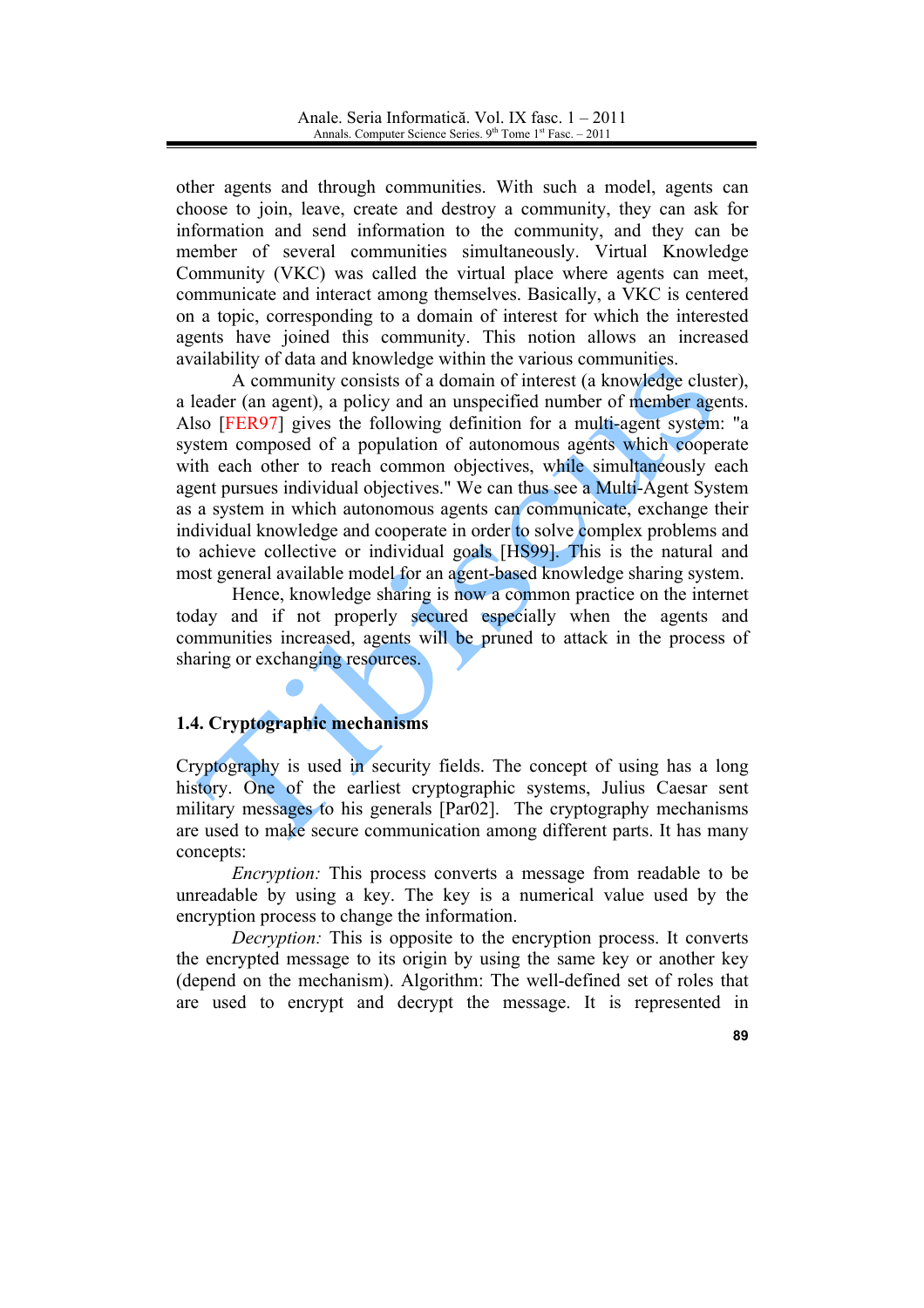mathematical function. In cryptography world, the message that needs to be secured is called plaintext. After the message is encrypted it is called cipher text. The cryptography mechanisms are used in wide areas of the data communication fields. The researcher continually improves the cryptography mechanisms to be more trustful and powerful. There are many cryptography mechanisms as follows:

#### **A. Symmetric Encryption**

Symmetric encryption is known as one of the cryptography mechanisms. It makes use of the same key for encrypting and decrypting. The key is named a secret key. All the users who exchange data and use this mechanism must be able to have this key protected. The algorithm that is used in this mechanism is called a Secret-Key Algorithm. The key is used to encrypt the message and the same key to decrypt the message. There are some well-known secret-key algorithms and key size such as:

- $\cdot$  RC2 64 bits.
- $\cdot$  DES 64 bits.
- $\cdot$  3DES 192 bits.
- $\cdot$  AES 256 bits
- $\cdot$  IDEA  $-$  128 bits.
- CAST -128 bits (CAST256 uses 256 bits key)

Figure 2 shows the encryption and decryption processes:



**Figure 2: Symmetric Key Encryption** 

#### **B. Hashing Algorithm**

A hash function is mathematical function that is used to generate message-digest from a message [Par02]. It uses the original message as an input and the output is a message-digest. The message-digest is a unique for the message (fingerprint of the message). Also, this function is called one way hash function.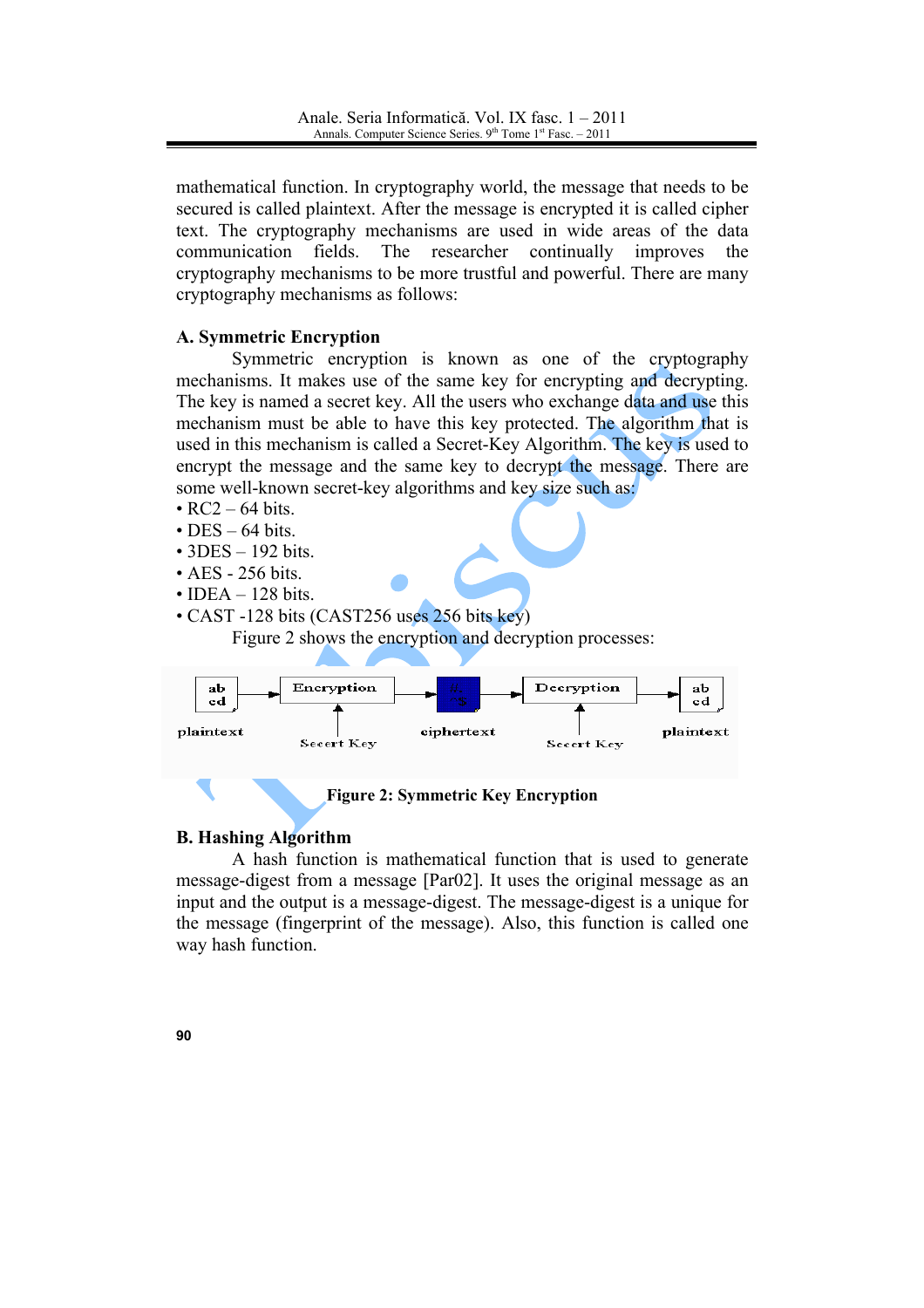## 1.5. Secure-image mechanism

Secure-Image is a modern method to safe mobile agent against malicious hosts. The idea behind this technique is to use symmetric encryption and the hash function in the cryptography science. The approach prevents eavesdropping and alteration attacks. The major advantage of this method is to allow the mobile agent to continue its journey without problem incase these types of attacks occurred. SIM is made up of many entities and each one has a significant role.

The following sections describe the role of each one:

# 1.5.1. Security issues and threats

Security of mobile agent is very vital in any mobile agent based application. Besides security of agent platform is also crucial. In order to discuss the security aspects of a mobile agent system, the following security service should be considered: Confidentiality, Integrity, Authentication, Authorization and Non-Repudiation.

A. Confidentiality

Confidentiality guarantees that, data and code carried by an agent are not accessible by unauthorized parties (unauthorized agent or unauthorized agent server).

**B.** Integrity

Integrity assures that agent's code and baggage cannot be changed or modified

C. Authentication

Authentication allows a mobile agent to verify its identity to an agent server as well as an agent server to a mobile agent. Without authenticity an attacker could masquerade an agent's identity and could gain access to resources and sensitive information.

D Authorization

Authorization certifies that an agent can access the resource or information only when they are allowed to access.

# 1.5.2. Non-Repudiation

Non-repudiation assures that the agent-server or the mobile agent cannot repudiate the activities it has performed.

Threats in a Mobile Agent system are classified as [WT10]: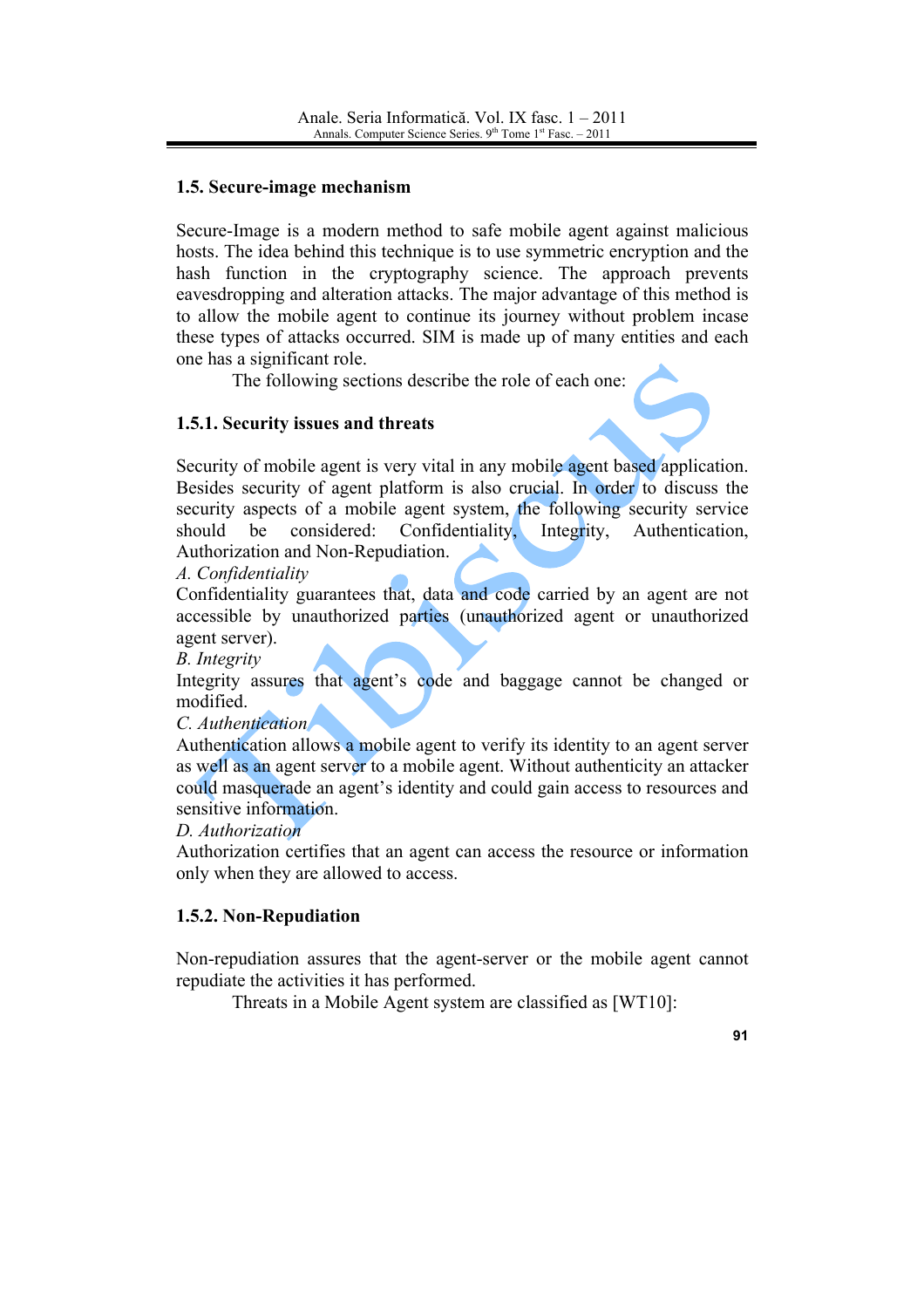- Threats from mobile agent to agent server
- Threats from agent server to mobile agent
- Threats from mobile agent to mobile agent

F. Threats from Mobile Agent to Agent server

Possible threats from a mobile agent to an agent server can be enumerated as: illegal access to services and resources of agent server, steal or reveal of secret information from server, denial of service, damage of software and data, penetrate virus/worms and finally action repudiation.

G. Threats from Agent server to Mobile Agent

 $92$ 

Similarly, is also likely for an agent to face some threats from an agent server and these can be listed as: illegal access to mobile agent's resources, steal code and valuable information carried by agent, reveal private or sensitive action performed by mobile agent, damage of code and baggage, execute agents code incorrectly, sending agent to unintended destination, cheat agent with false information and information or action repudiation. H. Threats from Mobile Agent to Mobile Agent

Lastly an agent might face threats from another agent. These threats are stealing agent information, convey false information, render extra messages, accusing processor time, denial of service, information or action repudiation and unauthorized access.

# 1.6. Security of mobile agent in Ad hoc Network using Threshold Cryptography

 $[S+10]$  proposed a result for securing mobile agent in an ad hoc network. Threshold Cryptography was used in their model to provide a solution to the problem of central certificate authority (CA) and trusted third party in PKI, by distributing trust among several network nodes. Their framework went a long way to secure not only mobile agent, but also the agent server and the agent platform. It gave prime security services like confidentiality, integrity, authenticity. In relation to threshold cryptography, the value  $t$  was taking into consideration as a threshold value for the ad hoc network. Which means the system can tolerate up to t compromised servers. Here the point of trust is the consideration that - the compromised servers cannot generate correct private key of the Key Management Service and to sign certificate, because the compromised servers can generate maximum t partial signatures. Although is very possible only when the other servers in the network know about the compromise of those servers and then they will not co-operate those servers by providing their partial signatures.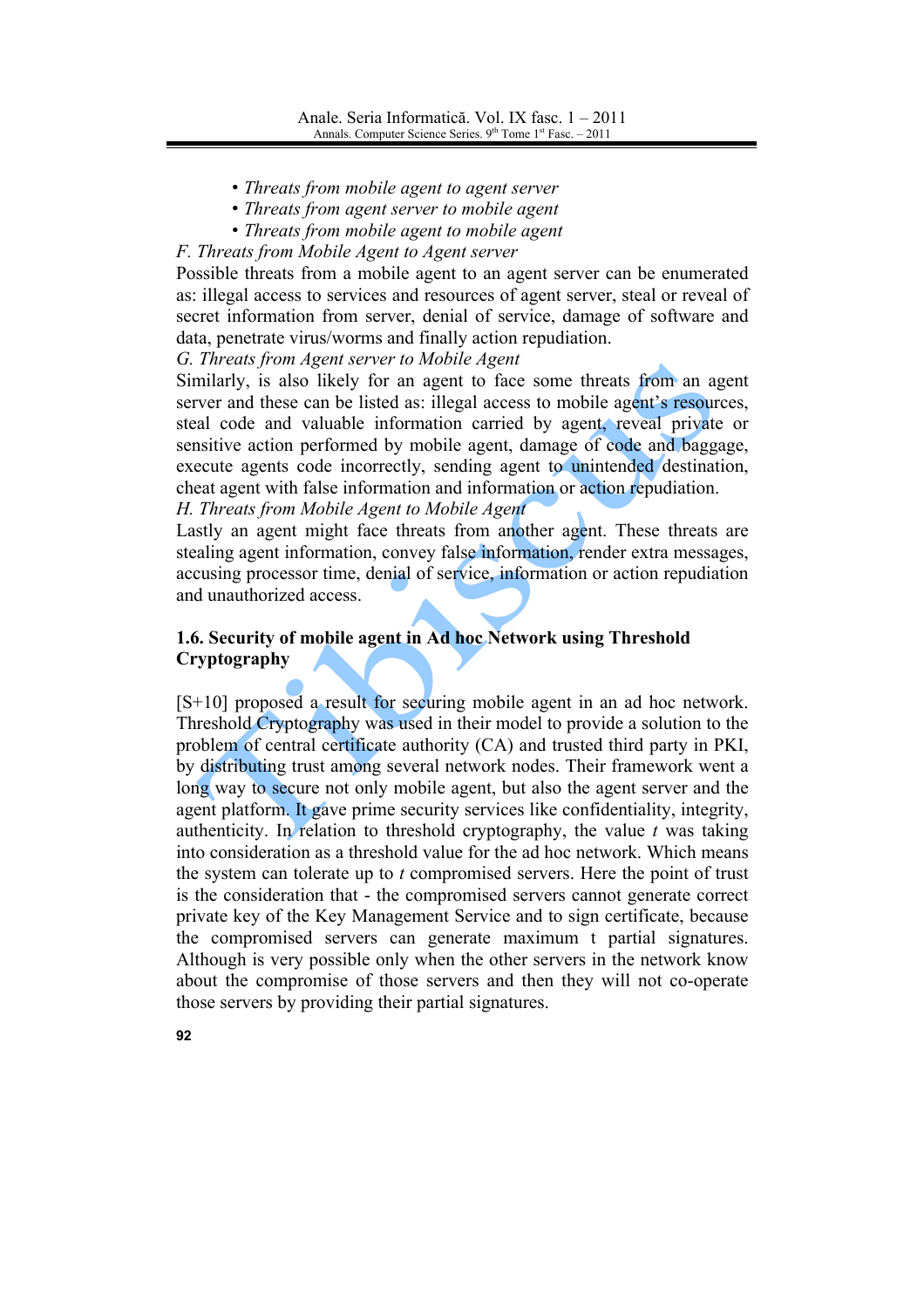## 1.7. Using Secure-Image Mechanism to Protect Mobile Agent against malicious Hosts

[Tar09] introduced a new mechanism called Secure-Image Mechanism, SIM aims to protect mobile agent against malicious hosts. They used cryptography mechanisms to achieve the tasks. The authors raised some salient point that the mechanism can prevent the eavesdropping and alteration attacks. It also assisted the mobile agents to continue their journey normally incase these attacks occurred.

## 1.8. Partial Result Authentication Codes (PRAC)

[Yee97] proposed an approach, Partial Result Authentication Codes (PRAC), which protects partial result with a Message Authentication Code (MAC) computed on partial results by using a secret key. The agent originator (owner) and mobile agent are given a secret key for each host to be visited. The current secret key used to encrypt the partial result is destroyed before the agent migrates to the next host. Destroying secret keys before agent migration ensures that the previous partial results are secure and intact. Since the agent originator maintains the secret keys, the partial results can be verified on the originator's home site.

PRACs also provide a reasonable protection to mobile agent systems by focusing primarily on integrity issues in the mobile agent system. PRACs have several positive aspects. First, PRACs improve the integrity of partial results, because the secret key(s) used to create PRACs are destroyed before an agent's migration. Second, unless secret keys are compromised, the agent originator can pinpoint which malicious host attempted an attack through comparing the PRAC generated by the malicious host to the PRAC generated by the correct secret key stored in the agent originator. The third advantage of the PRAC approach is that it guarantees forward integrity, which states that even though the current host is malicious, all the previous partial results are safe, because the secret key for each previous host is destroyed before an agent's migration. There are negative aspects to the PRAC approach also. First, it provides protection to partial results for mobile agents, but not to agent code and other aspects of the agent. Second, if the secret keys are compromised by malicious hosts, then those malicious hosts can read and modify any partial results. Third, although secret keys are destroved before agent migration, it does not ensure that future results are secure, if a host is ever revisited by an agent.

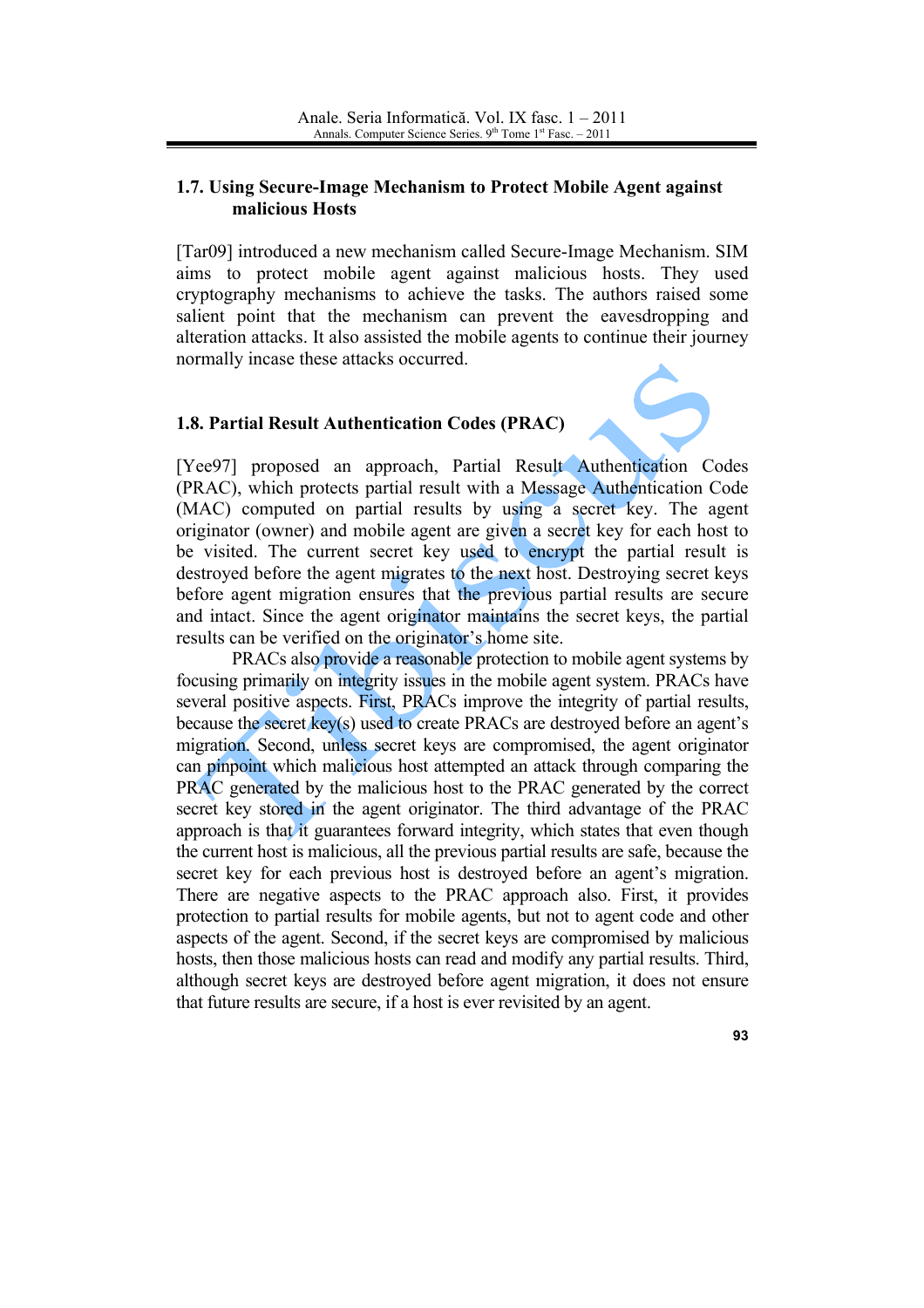#### 1.9. Environmental Key Generation

The next approach. Environmental Key Generation proposed by Riordan and Schneier, generates the decryption key for an agent's encrypted code and data by searching through the execution environment [RS98]. The agent originator sends a cipher-text message (*i.e.*, encrypted data and instructions) and a method for searching the environment for the data that is required to generate the decryption key. If the proper environmental data is found through the given data channel, then the key is generated to decrypt the encrypted mobile agent. Environmental key generation has many strengths over other approaches. First, environmental key generation improves the integrity and privacy for agent code and data, which are both encrypted by the agent. Second, the decryption key is kept secure. The programmer can choose any kind of data channel that best suits the application such as a file system, Internet newsgroup, or e-mail. Even though the attacker may know which data channel the agent is searching, he or she must know which data portion of the data channel is required for the key generation. The environmental key generation can protect the code and data from integrity and privacy attacks, but this approach also has weaknesses. First, the environmental key generation approach is vulnerable to group conspiracy attack. Second, data channel protection is another security issue. Third, although this approach can improve the integrity and the privacy for its code and data, it does not provide any protection for results. Fourth, once the code and data are decrypted, they can be attacked by a malicious host who can insert his or her own decrypting routine and data channel for new hosts.

## 2. Proposed Model/Architecture

Trust and security are the most important issues in the mobile agent system. Our new approach provides a mechanism for securing knowledge among the knowledge agents, based on the cryptography scheme. According to Threshold Cryptography, to sign a certificate there is a Master public/private key pair (Kpb / kpr) which is called the key pair of the Key Management Service. The master public key is known by all the knowledge agents in the communities and the master private key (kpr) is known by only the two participating knowledge sharing agents in real time in the communities.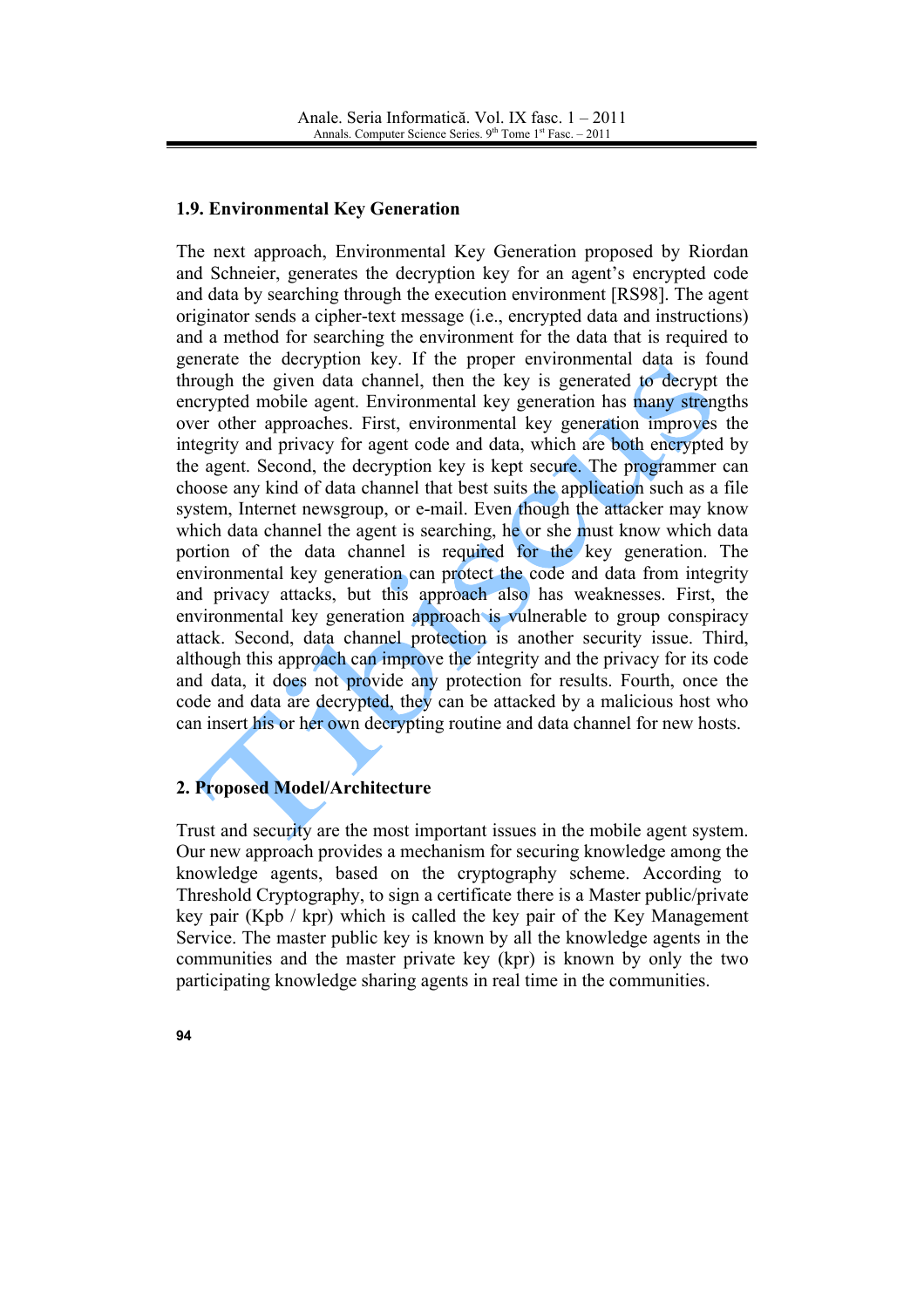

Anale. Seria Informatică. Vol. IX fasc. 1 – 2011 Annals. Computer Science Series. 9<sup>th</sup> Tome 1<sup>st</sup> Fasc. - 2011

**Figure 4: Security framework for Virtual Knowledge Communities** 

In the above model, we have different community of interests in the **VKC** They are Community Of Community, Members Of Community, LeadersCommunities. Thus, agents exist in each of the communities which agent  $A_1$ in the CommunityOfCommunity, agent  $A_2$ are  $in$ MembersOfCommunity and agent A<sub>3</sub> in LeadersOfCommunity. The resource R depicts the knowledge that is being shared among the agents. Suppose agent  $A_1$  wants to send knowledge  $(R_1)$  to agent  $A_2$ .  $A_1$  has to encrypt  $R_1$  using the key Kpb/kpr and then send it to  $A_2$ . When  $A_2$  receives the resource from  $A_1$ , it has to decrypt  $R_1$  using an arbitrary numbers to generate the private key which is only known by  $A_1$  and  $A_2(kpr)$ . After then, it then verifies the signature of agent  $A_1$ . It should be established that the key kpb is a public key and is known by all the agents in the communities. The private key (kpr) is only known by the two agents that are currently sharing knowledge. The first goal of our approach is to enhance the privacy so that malicious agents are not able to read the contents of important knowledge. Also to check the case of eavesdropping: threat that involves the monitoring and interception of the secret information which is being communicated between authenticated agents. The last goal is that no one except the knowledge receiver must be able to decrypt the knowledge and result. The algorithm to represent our proposed work is shown in figure 5: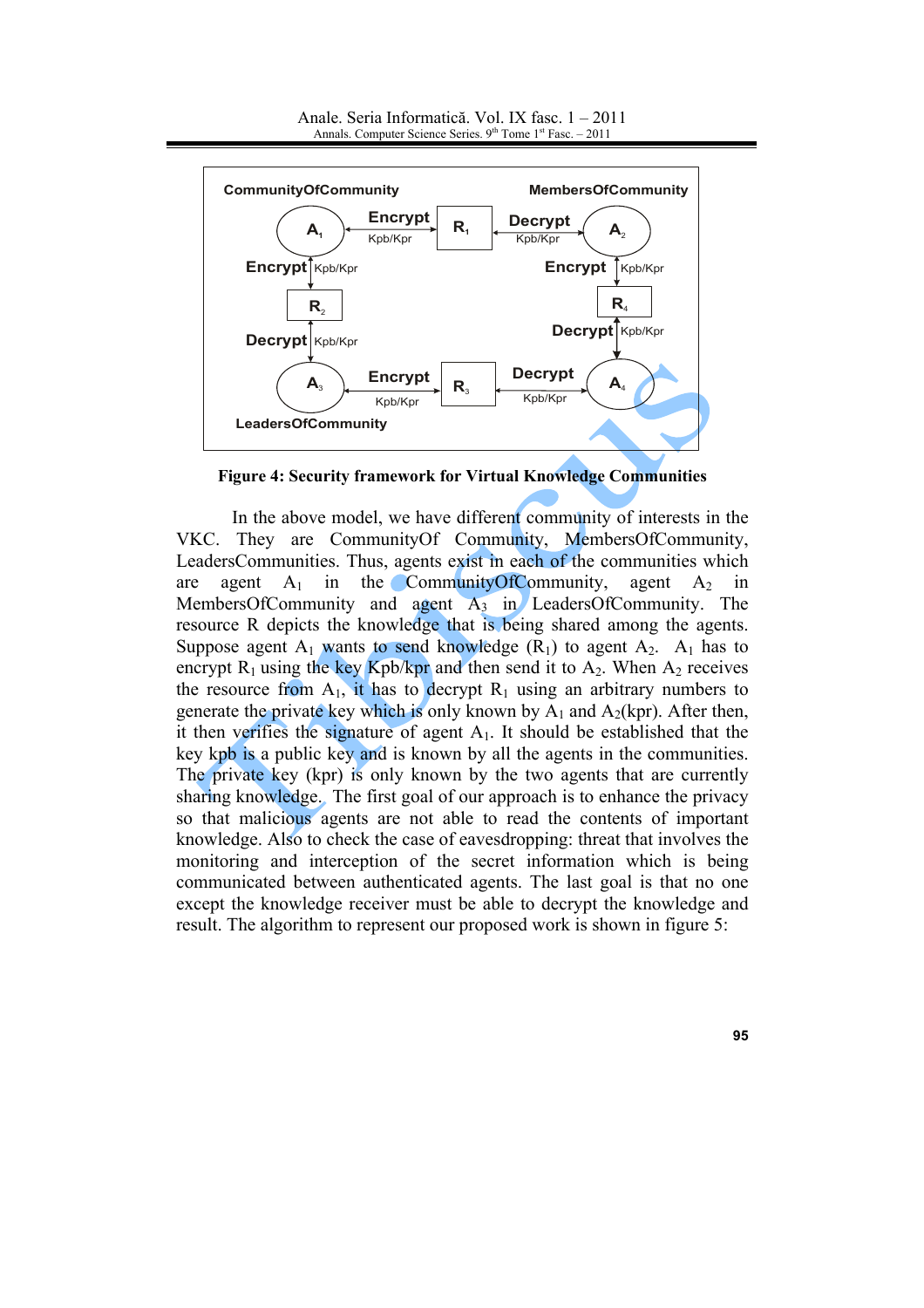If knowledge  $(R)$  is not encrypted Then declare R as unsafe Else For all agents (in parallel) such as  $A_i$  which has registered with Community  $(C)$  (internally or externally) and has its  $R$  encrypted Then declare R as safe End for End if On detecting that R has been altered by intruder If agent  $A$  on noticing that  $R$  has been altered by intruder Then Inform the sender of  $R$  to re-send  $R$  again in an agreed encrypt format Else Knowledge sharing continues End if

Figure 5: A security algorithm for virtual knowledge communities

# **Conclusion**

This paper has provided a solution for securing knowledge using cryptography scheme in VKC. However, it is difficult to provide 100% protection for securing knowledge especially in a multi-agent's environment. As the contribution of this research, the agents would be able to share encrypted knowledge without any fear of interfering by intruder. Full implementation of our proposed system is still underway. As the network is increasing, future work will center on developing a very powerful algorithms and models that are scalable enough to give a complete protection to the knowledge.

# **References**

 $[BM02]$ **M. Bonifacio, P. Maret** – *Knowledge Nodes: the Building* Blocks of a Distributed Approach to Knowledge Management, Journal of Universal Computer Science, Vol. 8 No. 6, pp. 652–661, 2002.

J. Ferber - Les systems multi-agents: un aperu general,  $[Fer97]$ Technique et Science Informatiques, Vol. 16, No. 8, pp. 979-1012, 1997.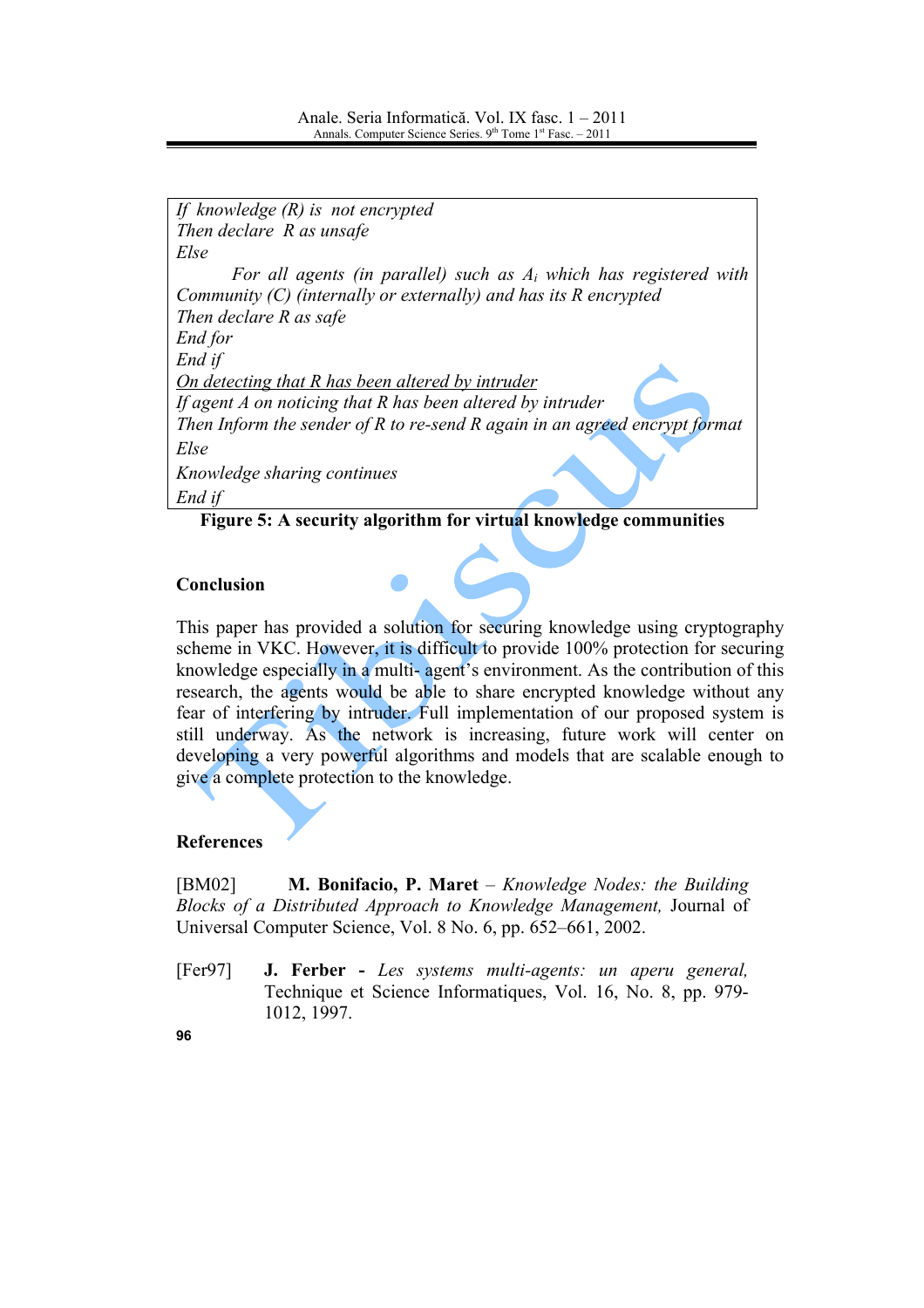- $[HC07]$ K. Huang, Y. Fang Chung - *Efficient migration for mobile* computing in distributed networks. Elsevier, February 2007.
- [HS99] **M. Huhn, L. Stephens** – Multi-agent systems and societies of agents, in Multi-agent Systems, A Modern Introduction to Distributed Artificial Intelligence, MIT Press, Cambridge, USA, pp. 79-120,1999.
- $[MC04]$ D. Mundy, D. Chadwick - Secure knowledge management, in Creating Knowledge Based Health Care Organizations, Idea Publishing Group. pp. 321-337. 2004.
- [MHS00] J. Meng, S. Helal, S. Su An Ad-Hoc Workflow System Architecture Based on mobile agents and Rule-Based *Processing*, The special session on Software Agent-Oriented Workflows, Proceedings of the International Conference on Distributed Computing Parallel and Techniques and Applications, Las Vegas, Nevada, pp. 245-251, 2000. http://www.harris.cise.ufl.edu/projects/publications/adhocWF.pdf
- $[OEC96]$ **OECD** - The Knowledge Based Economy, Paris, STI, pp. 57, 1996.
- $[Par02]$ G. Paramasivam - Cryptography in Microsoft.NET Part II: Digital Envelop and Digital Signatures, technical paper, http://www.csharpcorner.com/Code/2002/Dec/DigitalEnvelop.asp. 2002.
- $[PJ09]$ M. Pierre, C. Jacques - Agent-Based Knowledge Communities, International Journal of Computer Science and Applications Technomathematics Research Foundation Vol. 6, No. 2, pp. 1-18, 2009.
- **FRS981** J. Riordan, B. Schneier - Environmental key generation *towards clueless agents, in LNCS, Springer, pp. 15–24, 1998.*
- M. Roger, D. Michael, X. P. Schroeder Using Encryption for [RMS78] Authentication  $in$ Large Networks  $of$ Computers,